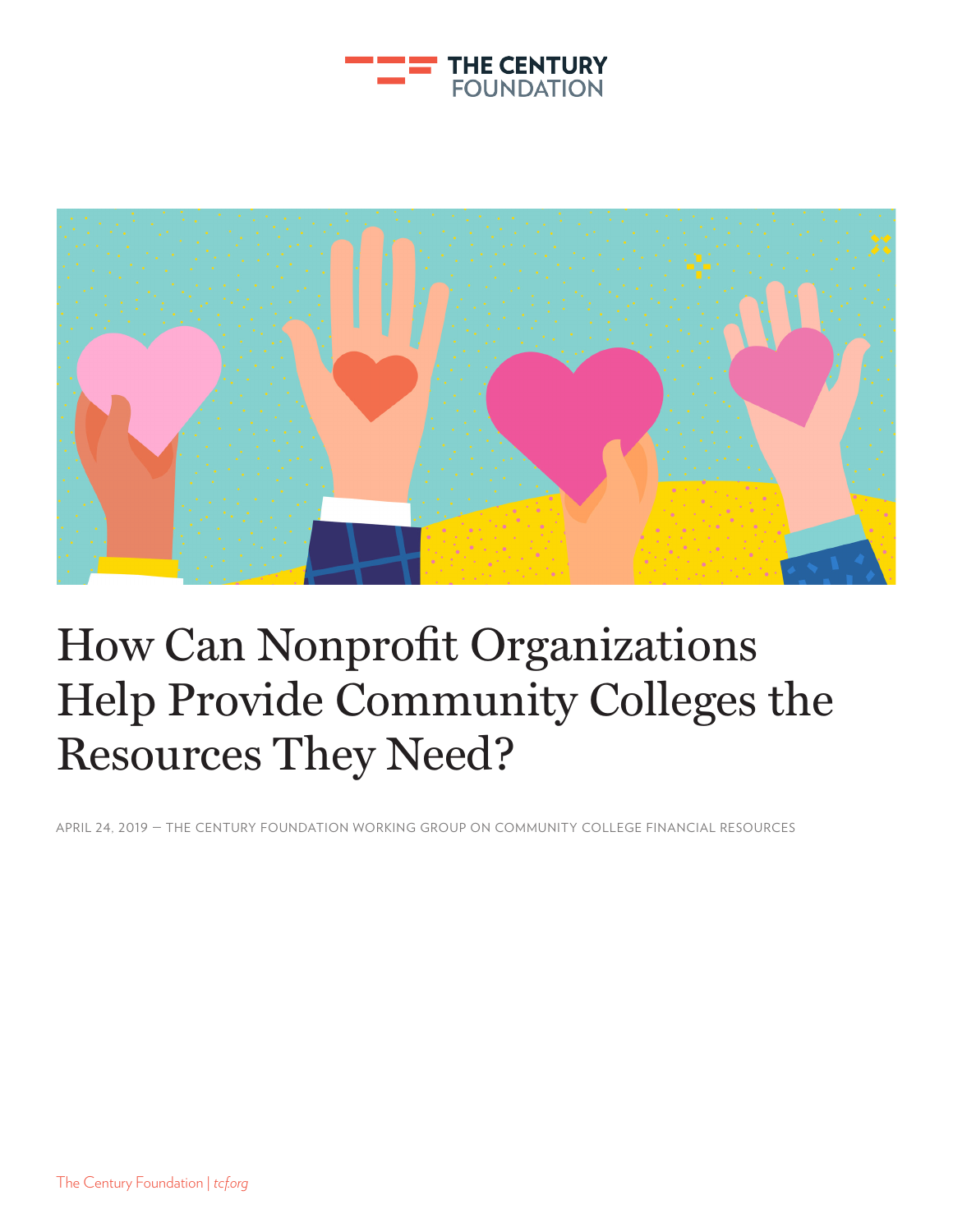### **THE CENTURY FOUNDATION**

# How Can Nonprofit Organizations Help Provide Community Colleges the Resources They Need?

APRIL 24, 2019 — THE CENTURY FOUNDATION WORKING GROUP ON COMMUNITY COLLEGE FINANCIAL RESOURCES

## 1. Community Colleges Are Underfunded and Underperforming

In the United States, where social mobility has been considered a birthright, community colleges are essential to that promise. Two-year colleges are meant to be America's quintessential institutions for the aspiring middle class. But America's 1,000 community colleges, which educate 9 million students and are routinely underresourced, often fall short of their promise. Only 38 percent of students entering community college complete a degree or certificate within six years.

Much of the problem is that community colleges are given the fewest resources to educate those students who tend to have the greatest needs.

> • *Greater needs.* While just one in five students at most and highly competitive four-year colleges came from the bottom half of the socioeconomic distribution in 2013, the majority of community college students did.

• *Fewer resources.* In fiscal year 2013, private fouryear research institutions spent five times as much per student annually (\$72,000) as did community colleges (\$14,000). Some of that difference is explained by the differing research functions of institutions, but when one excludes research expenses and focuses on education and related expenses, private research universities still spend three times as much as community colleges, and public research universities spend 60 percent more. (See Figure 1.)

## 2. Adequate Funding for Community Colleges Improves Wages of Graduates

Inadequate funding of community colleges is deeply troubling, given that careful research has found "significant causal impacts" of spending on degree completion. Scholars looking at spending at community colleges between 1990 and 2013 found that a 10 percent increase in public funding boosted awards and certificates by 15 percent. Furthermore, they found that when students complete an associate's degree, they see their lifetime earnings increase on average by more than \$300,000. (See Figure 2.)

This report can be found online at: https://tcf.org/content/facts/can-higher-education-researchers-help-provide-community-colleges-resources-need/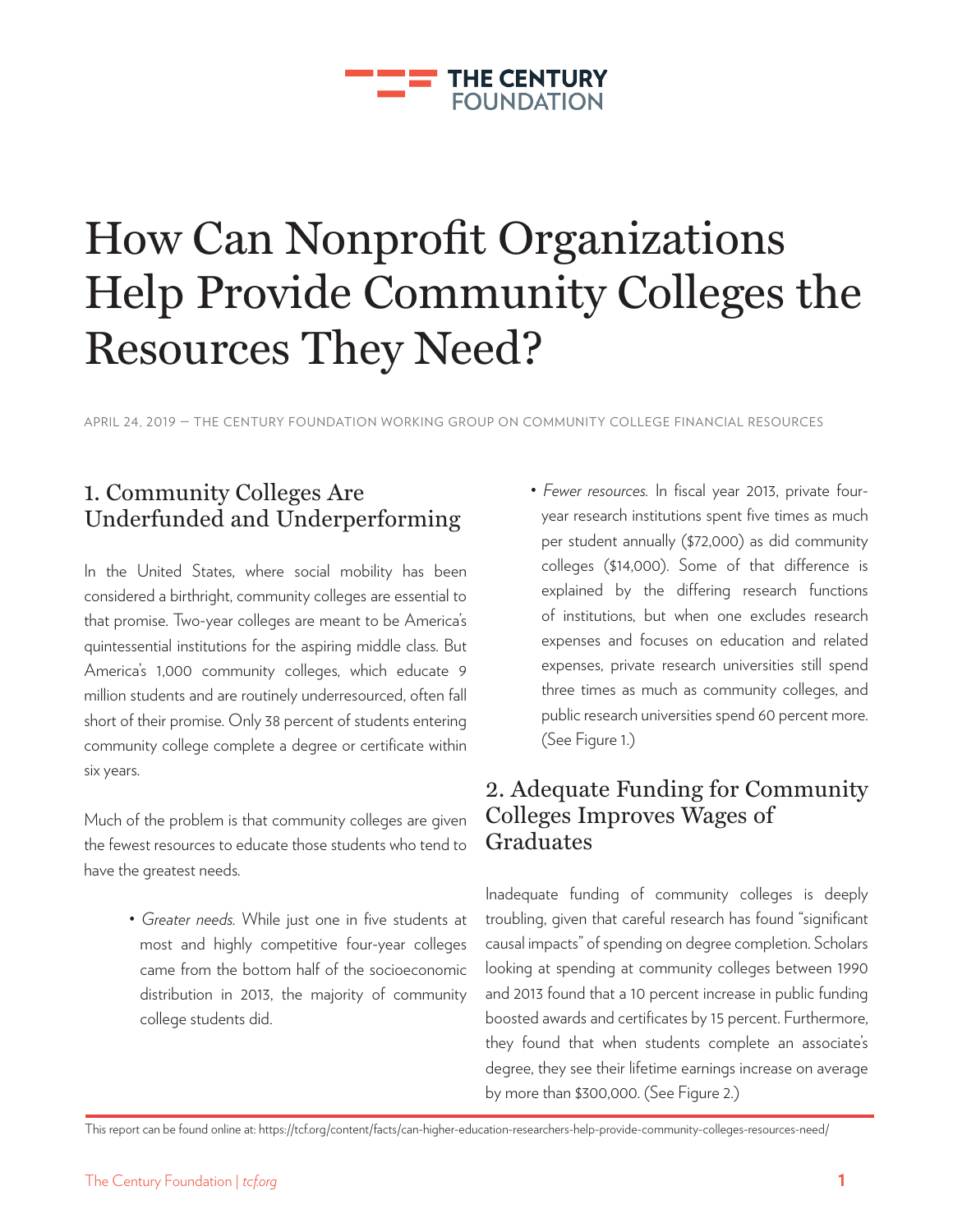## 3. What Can Nonprofit Organizations Do?

#### *Work with state legislatures on increasing funding to community colleges to improve opportunities for students.*

The evidentiary basis for increasing funding of community colleges is strong. State legislatures can begin to increase funding for two-year institutions to recognize the greater needs that students in community colleges, on average, have.

#### *Support a new federal–state partnership for community colleges.*

The federal government has a long history of supporting federal–state partnerships in higher education, going back to the 1862 Morrill Act establishing land grant colleges. Federal–state partnerships are common in a variety of fields, such as unemployment insurance, health care, and K–12 education.

A new federal–state partnership to fund community colleges could create important new opportunities. To begin with, the federal government can be a critical source of new funding for community colleges that changes the state-level funding dynamic. As long as states are constrained to what may be seen as a zero-sum game within the realm of education (with four-year colleges, community colleges, and K–12 schools all competing for their share of a fixed pie of state resources), the politics of boosting community college funding are challenging. A new influx of federal funds could create a very different political environment.

### **\* Support a new body of research that will establish, for the first time, what it costs to provide a strong community college education.**

Legislators are in a difficult position, having to make decisions about higher education investments without adequate research guidance. There is shockingly little research on a basic question: What level of funding could produce adequate community college education outcomes, increasing the likelihood of students beginning and completing two-year programs and going on to earn a middle class wage?

Such funding studies are commonplace at the K–12 level, where for forty years, researchers have sought to establish what level of funding is required to achieve adequate outcomes and how much additional funding should be targeted to achieve good results for disadvantaged students in particular. These studies also typically seek to provide guidance on where money should be invested to achieve the greatest bang for the buck. Today, policymakers are making decisions about where, and how much, to invest in community colleges without good information about what is needed. Much better research could greatly improve those decisions, substantially boost the life chances of community college students, and jumpstart social mobility in America.

*This factsheet was written by The Century Foundation Working Group on Community College Financial Resources.*